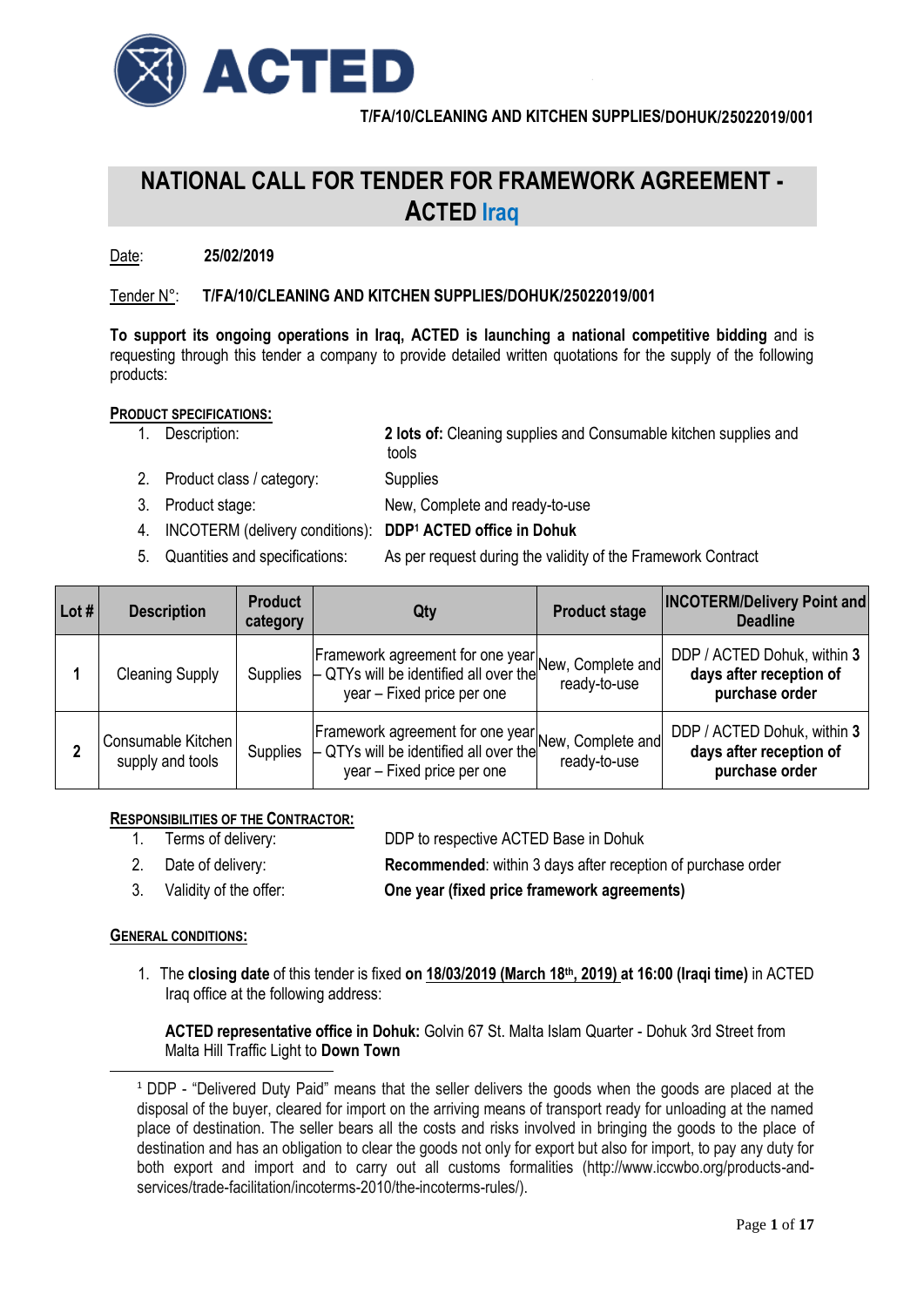

Or emailed to both[: iraq.tender@acted.org](mailto:iraq.tender@acted.org) an[d tender@acted.org](mailto:tender@acted.org)

## **In case of electronic submission, please:**

- Mention the tender reference number mentioned above in the subject tab.
- Fill the tender document, sign, stamp, scan and send. **Electronic stamp and signatures are not acceptable.**
- 2. Offers shall be submitted **in English.**
- 3. Prices should be defined in **USD (United States Dollar) and IQD.**
- 4. **Bidders are requested to fill in, sign, stamp and return Instructions for bidders, Offer Form, bidders questionnaire, Ethical Declaration and bidders check-list according to ACTED format below** (Note: All pages of the Instruction to Bidders, Offer Form, Bidders Questionnaire amd ethical declaration must be stamped and signed, **This is Compulsory;**
- 5. Bidders must also attach a valid copy of the Company registration certificate and/or licence and an ID copy of legal representative **(compulsory)** ;
- 6. The offer to the call for tender will not result in the award of a contract.
- 7. The resulted contract of this tender does not imply in an exclusive clause for the hereby mentioned services.
- 8. The offer must be submitted to ACTED purchase department in a sealed envelope with the mention "**T/FA/10/CLEANING AND KITCHEN SUPPLIES/DOHUK/25022019/001" not to be opened before 18/03/2019"** and the purpose of the offer.
- 9. All offers delivered in a sealed envelope to the ACTED Office listed above must be signed and stamped on each page (compulsory);
- 10. Alterations to any page, including the use of correction fluid, are not permitted.
- 11. To ensure that funds are used exclusively for humanitarian purposes and in accordance with donors' compliance requirements, all contract offers are subject to the condition that contractors do not appear on anti-terrorism lists, in line with ACTED's anti-terrorism policy. To this end, ACTED reserves the right to carry out anti-terrorism checks on contractor, its board members, staff, volunteers, consultants, financial service providers and sub-contractor.

*NOTE: ACTED adopts a zero tolerance approach towards corruption and is committed to respecting the highest standards in terms of efficiency, responsibility and transparency in its activities. In particular, ACTED has adopted a participatory approach to promote and ensure transparency within the organization and has set up a Transparency focal point (Transparency Team supervised by the Director of Audit and Transparency) via a specific e-mail address*. *As such, if you witness or suspect any unlawful, improper or unethical act or business practices (such as soliciting, accepting or attempting to provide or accept any kickback) during the tendering process, please send an e-mail to [transparency@acted.org.](mailto:transparency@acted.org)*

## **REQUIRED DOCUMENTS TO BE SUBMITTED TO ACTED:**

- 1. PART A Instructions to Bidders must be attached, filled, signed and stamped by the supplier on every page **(compulsory);**
- 2. PART B Offer Form must be attached, filled, signed and stamped by the supplier on every page. The bid prices shall be in USD and IQD and all columns of items applied to have been filled **(compulsory);**
- 3. PART C –Bidder Questionaire Form must be attached, filled, signed and stamped by the supplier on every page **(compulsory**);
- 4. PART D Bidder's Ethical Declaration must be attached, filled, signed and stamped by the supplier on every page **(compulsory);**
- 5. ANNEXES Proofs of past performances in a similar field of activity (e.g. past similar items deliveries);
- 6. ANNEXES Application Letter on Company Template;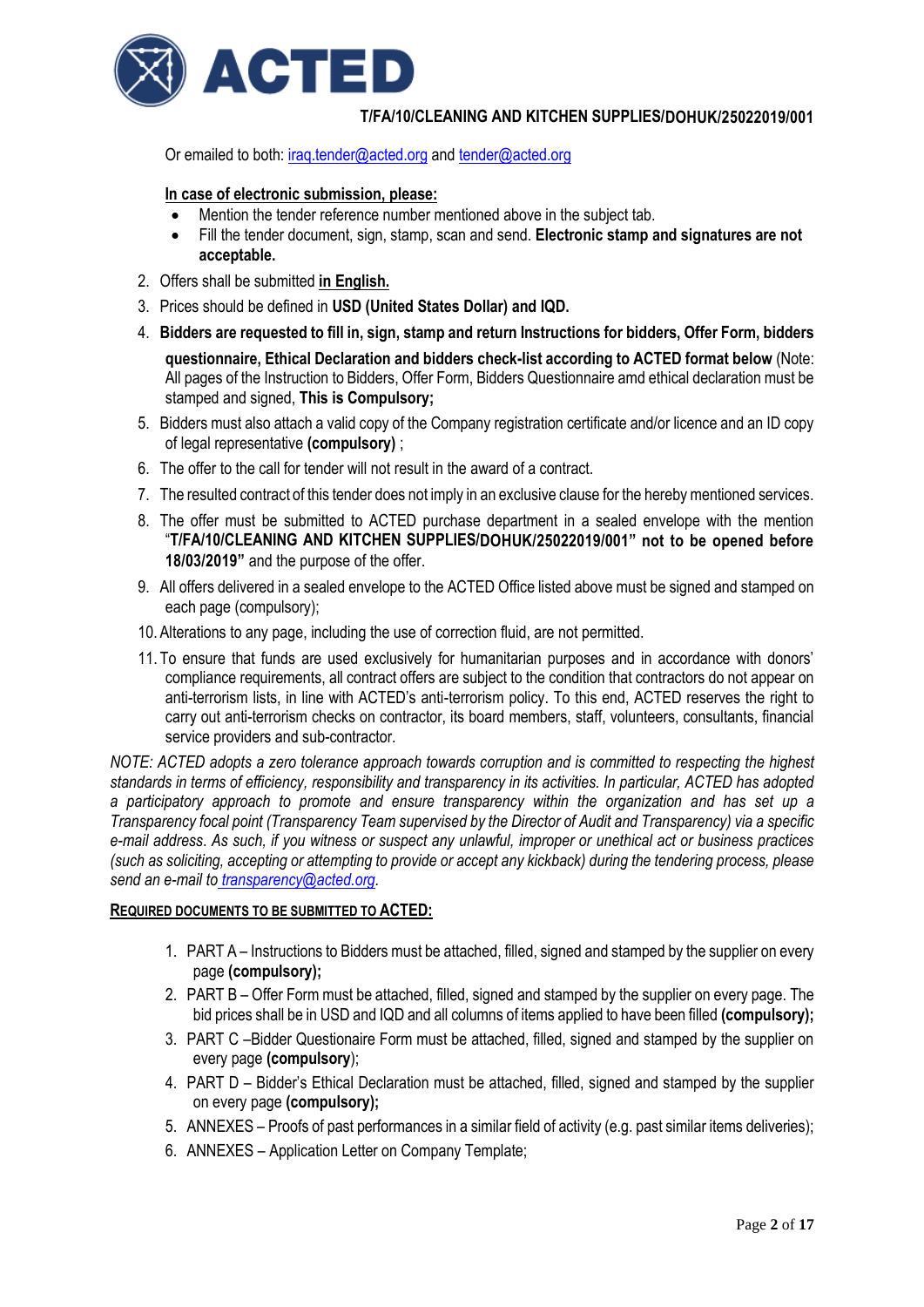

- 7. ANNEXES A valid copy of a government issued ID ( drivers license or passport) for the company's authorized representative in addition to a copy of A valid Certificate of Incorporation and Official Operational License (**Compulsory);**
- 8. ANNEXES Color pictures (or samples) of item(s);
- 9. An original and one copy of the bid must be provided;
- 10. All bidding documents must be filled in English (**Compulsory)**.

## **SPECIFIC CONDITIONS:**

- 1. Bidders can provide offers only for one lot or more.
- 2. The submission of offer(s) to this call for tender may not result in the award of a contract;
- 3. Prices for the above items must be quoted **all taxes included.**
- 4. **Unit prices for the above mentioned items shall be quoted.**
- 5. Quantities may be subject to change prior to the contract award.
- 6. Prices of the above items must include custom duties/taxes and transportation costs to the mentionned ACTED office.
- 7. Bidders shall specify the lead time for the delivery upon submission of the orders in the tender documents.
- 8. Bidder must provide samples of the minimum quality expected for each item along with a technical description.
- 9. The answers to this tender should include a written quotation including all the product specifications, the price per unit and estimation, technical specifications and unit.

#### **SELECTION CRITERIA:**

#### **QUALITY 30%**

Best quality (quality test will be performed on the samples).

#### **PRICE 40%**

- Best price.
- Best price for the first 16 items in lot one and the first 11 items in lot two.
- Best price of estimation.

#### **LEAD TIME AND EXPERINCE 30%**

- Accuracy of supplier in delevering the supplies in terms of quality and quantity.
- Best lead time.
- The ability to prioritize ACTED requests and answer within 24 hours.
- Past performance and experience with INGOs.

Name & Position of Bidder's authorized representative

Authorized signature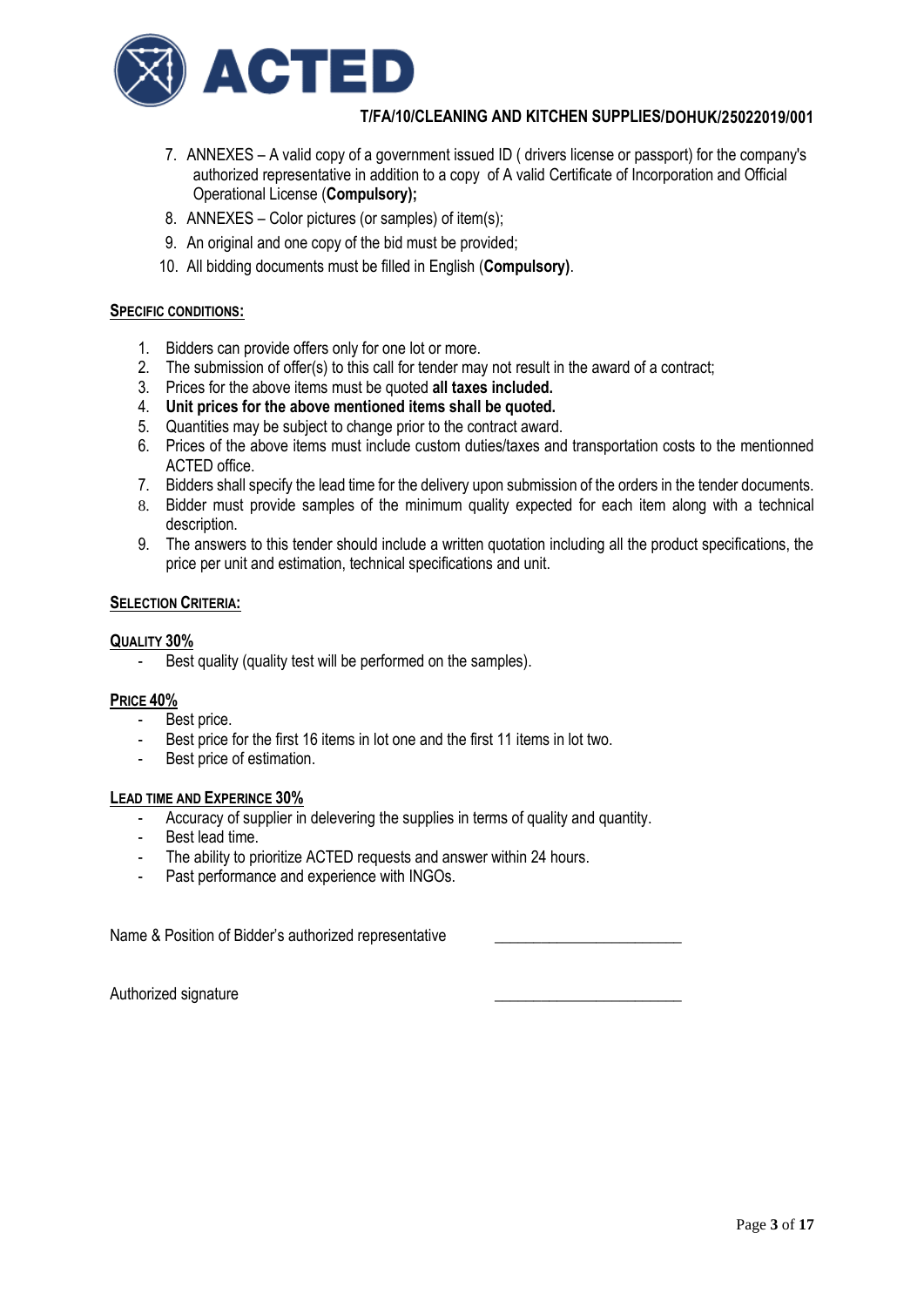

# **OFFER FORM - ACTED Iraq**

Tender N°: **T/FA/10/CLEANING AND KITCHEN SUPPLIES/DOHUK/25022019/001**

# **To be Filled by Bidder (COMPULSORY)**

# **Details of Bidding Company:**

| 1. |                                     | Company Name:                             |                                                  |            |
|----|-------------------------------------|-------------------------------------------|--------------------------------------------------|------------|
| 2. |                                     | Company Authorized Representative Name: ( |                                                  |            |
| 3. |                                     | Company Registration No:                  |                                                  |            |
|    |                                     |                                           | No/Country/ Ministry                             |            |
| 4. | <b>Company Specialization:</b>      |                                           |                                                  |            |
| 5. | Mailing Address (Physical Address): |                                           |                                                  |            |
|    |                                     |                                           | Country/Governorate./City/St name/Shop-Office No |            |
|    | a.                                  | <b>Contact Numbers:</b>                   | (Land Line:                                      | Mobile No: |
|    | b.                                  | E-mail Address:                           |                                                  |            |

I undersigned \_\_\_\_\_\_\_\_\_\_\_\_\_\_\_\_\_\_\_\_\_\_\_\_, agree to provide ACTED, non-profit NGO, with items answering the following specifications, according to the general conditions and responsibilities that I engage myself to follow.

**PLEASE FILL IN THE FOLLOWING TABLES: (Bidders are allowed to bid for one or more lots)**

NOTE: THE ESTIMATED QUANTITY IN THE TABLE BELOW IS PROVIDED AS INFORMATION. THE REQUIRED QUANTITIES MAY VARY ACCORDING TO ACTED NEEDS, THUS ACTED IS NOT BOUND **TO ORDER THE QUANTITIES SPECIFIED IN THE TABLE EACH MONTHS.**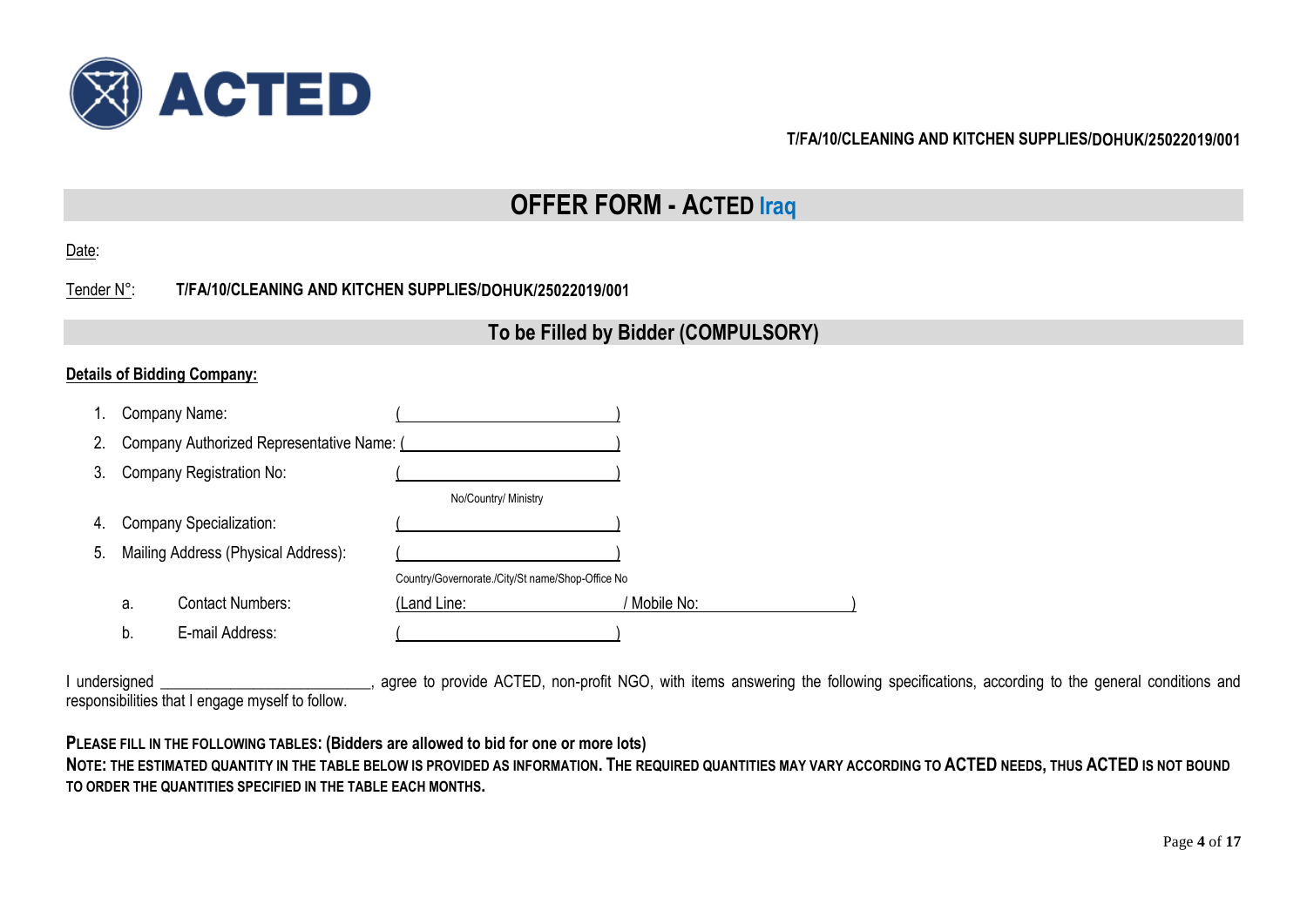

# **LOT 1- CLEANING SUPPLIES – DDP DOHUK**

| No             | Items                      | Specification                                                                                                  | Unit        | Price/unit USD<br>(DDP DOHUK) | Price/unit IQD<br>(DDP<br>DOHUK) | Estimated<br>quantity per<br>month | Price for estimated<br>quantity USD (DDP<br>DOHUK) | Price for estimated<br>quantity IQD (DDP<br>DOHUK) | Supplier specification if<br>different |
|----------------|----------------------------|----------------------------------------------------------------------------------------------------------------|-------------|-------------------------------|----------------------------------|------------------------------------|----------------------------------------------------|----------------------------------------------------|----------------------------------------|
| 1              | Toilet paper               | Good quality Toilet paper, pack of 32<br>rolls, rolls of 800 sheets or equivalent,<br>soft                     | <b>PACK</b> |                               |                                  | 40                                 |                                                    |                                                    |                                        |
| $\overline{2}$ | Kitchen paper              | Thick, good quality Kitchen paper big<br>roll of 85m length X 25cm wide or<br>equivalent                       | <b>PACK</b> |                               |                                  | 120                                |                                                    |                                                    |                                        |
| 3              | <b>Tissue</b>              | 300 facial tissues 21.5 x 21cm 2ply or<br>equivalent                                                           | <b>PACK</b> |                               |                                  | 25                                 |                                                    |                                                    |                                        |
| 4              | Big garbage bag            | 60L (82cm X 35 cm) Good quality,<br>Thick, roll of 30 bags                                                     | <b>ROLL</b> |                               |                                  | 35                                 |                                                    |                                                    |                                        |
| 5              | Small Garbage<br>bag       | 15L (40cm X 32 cm) Good quality,<br>Thick, roll of 30 bags                                                     | <b>ROLL</b> |                               |                                  | 40                                 |                                                    |                                                    |                                        |
| 6              | Floor cleaning<br>towel    | Micro fiber towel, size 100X60cm, work<br>well on wood, ceramic, wet and dry floor<br>outdoor and indoor       | <b>PCE</b>  |                               |                                  | 60                                 |                                                    |                                                    |                                        |
|                | Toilet cleaning<br>liquid  | Bottle of 1L or equivalent, good<br>cleaning, kill bacteria, keep its color for<br>long, good odor elimination | <b>PCE</b>  |                               |                                  | 40                                 |                                                    |                                                    |                                        |
| 8              | Window cleaning<br>towel   | Cleaning cloth, size 22 X 20cm,<br>microfiber, lint free, quickly and easy<br>cleaning                         | <b>PCE</b>  |                               |                                  | 55                                 |                                                    |                                                    |                                        |
| 9              | Floor super gel<br>cleaner | Floor super gel, can of 1KG,<br>multipurpose active cleaner and<br>freshener                                   | <b>PCE</b>  |                               |                                  | 50                                 |                                                    |                                                    |                                        |
| 10             | Hand washing<br>liquid     | Plastic bottle of 500ml or equivalent,<br>good quality, good hand hygiene, light,<br>soft, good                | <b>PCE</b>  |                               |                                  | 65                                 |                                                    |                                                    |                                        |
| 11             | Dish washing<br>liquid     | Good quality dishwashing liquid 1L with<br>good smell                                                          | <b>PCE</b>  |                               |                                  | 40                                 |                                                    |                                                    |                                        |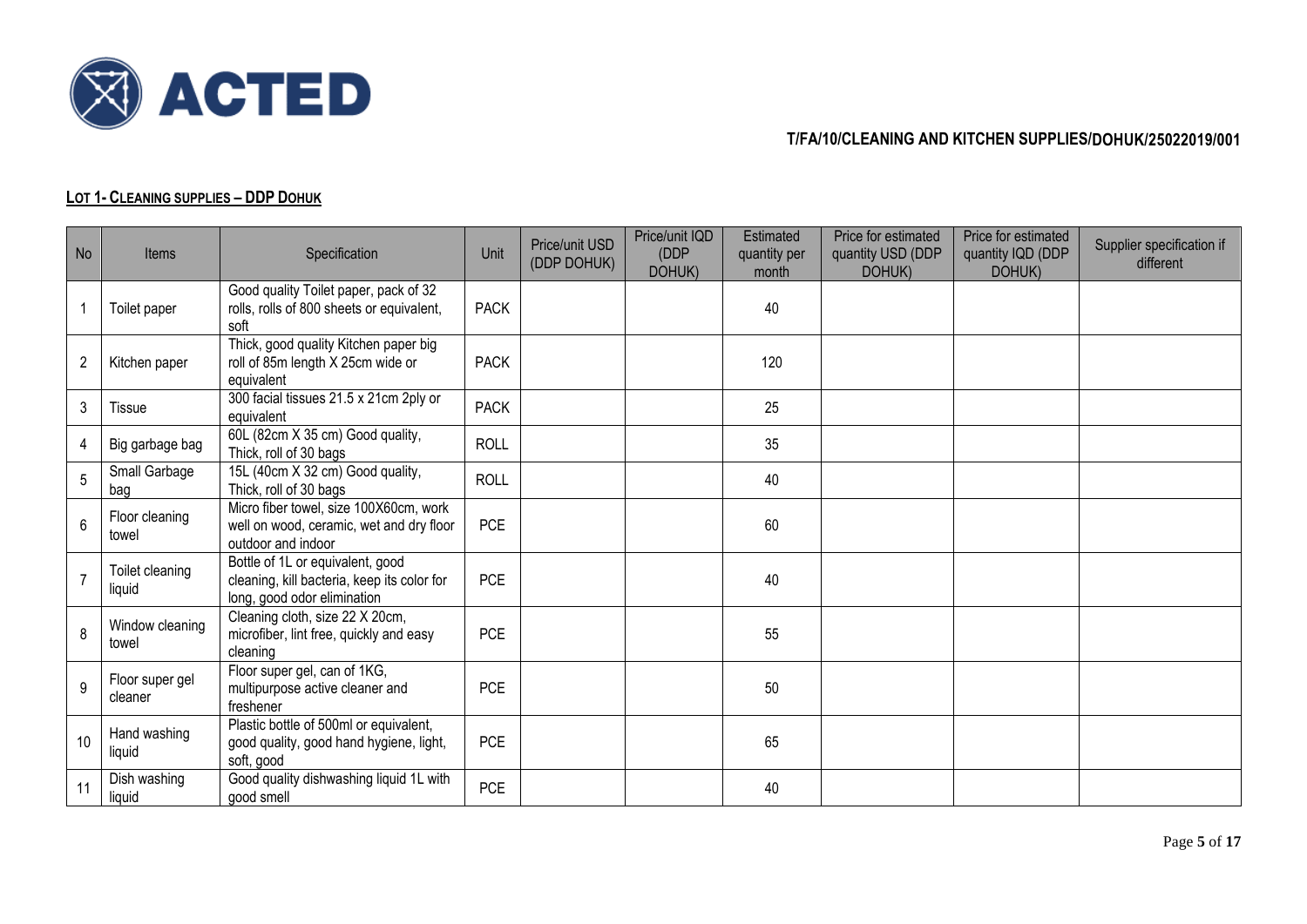

| 12 | Dish washing<br>machine salt            | Good quality Dishwashing salt 1KG                                                                                            | <b>PCE</b>  | 8  |  |  |
|----|-----------------------------------------|------------------------------------------------------------------------------------------------------------------------------|-------------|----|--|--|
| 13 | Glass cleaner                           | Plastic bottle of 500ml or equivalent,<br>good quality, safe and non-toxic                                                   | <b>PCE</b>  | 30 |  |  |
| 14 | Dish washing<br>Steel wool              | Dish steel wool, high elasticity and<br>strong detergency, 18g/pce                                                           | <b>PACK</b> | 30 |  |  |
| 15 | Oil remover                             | Spray bottle of 500mL, Non-toxic, non-<br>corrosive, non-hazardous, easy remove<br>burnt and hard oils                       | <b>PCE</b>  | 30 |  |  |
| 16 | Dish washing<br>sponge                  | Good quality dish sponge, Double sided<br>for multiple cleaning task, 12 x 8cm or<br>equivalent size                         | <b>PACK</b> | 30 |  |  |
| 17 | Desk and<br>furniture cleaning<br>towel | Soft, fine microfiber, leaves zero<br>scratches and residue. pack of 4 PCE<br>36 x 38cm or equivalent soft cleaning<br>cloth | <b>PACK</b> | 40 |  |  |
| 18 | Bleach                                  | Good quality Bleach for Cleans<br>Disinfects (Plastic bottle of 1L)                                                          | <b>PCE</b>  | 12 |  |  |
| 19 | Clothes washing<br>detergent (Persil)   | Liquid detergent 3L, 2 in one clothes<br>freshener + cleaning                                                                | <b>PCE</b>  | 8  |  |  |
| 20 | <b>Broom</b>                            | Good quality broom, paired with handle<br>120cm X 25 cm                                                                      | <b>PCE</b>  | 10 |  |  |
| 21 | Floor squeegee<br>mop                   | Good quality Squeegee mop size 42cm,<br>Soft, Flexible double moss foam blade                                                | <b>PCE</b>  | 10 |  |  |
| 22 | Floor squeegee<br>mop Handle            | Good quality handle, 120cm plastic or<br>steel not broken easily                                                             | <b>PCE</b>  | 10 |  |  |
| 23 | <b>Cleaning Gloves</b>                  | Good quality gloves, size large, thick,<br>Cloud-soft lining, water proof                                                    | <b>PCE</b>  | 15 |  |  |
| 24 | Medium trash can                        | Good quality Plastic trash can, size 38<br>X 40 X 25cm                                                                       | <b>PCE</b>  | 10 |  |  |
| 25 | Bathroom brush                          | Plastic bathroom brush, pair with brush<br>holder, size 15 X 15 X 30cm                                                       | PCE         | 15 |  |  |
| 26 | Cleaning plastic<br>bucket              | Good quality plastic bucket, size 37.8 x<br>30 x 29 cm or equivalent                                                         | <b>PCE</b>  | 10 |  |  |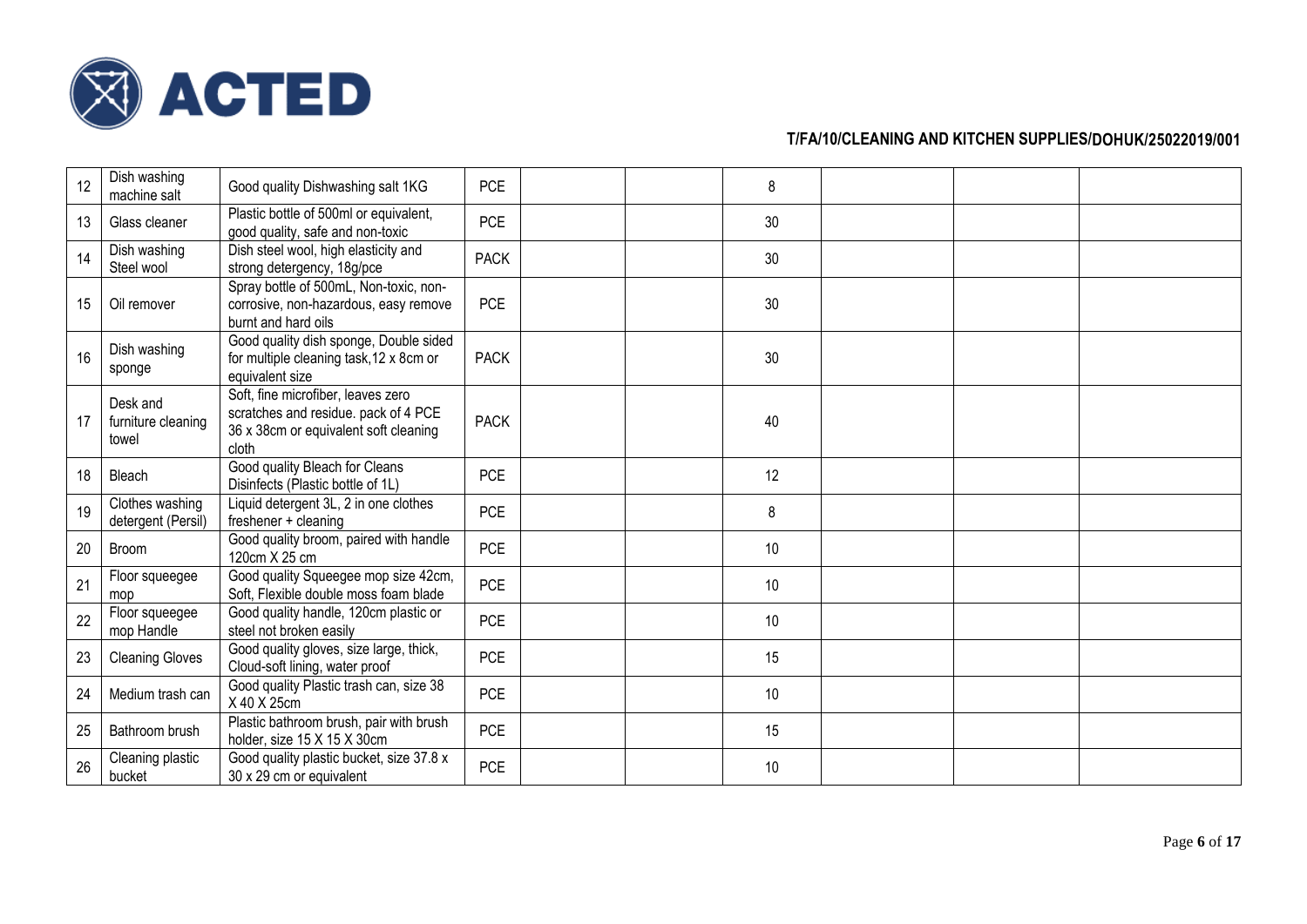

| 27 | Mop                   | Mop with handle 120 x 42cm                                                                 | <b>PCE</b>  | 10 |  |  |
|----|-----------------------|--------------------------------------------------------------------------------------------|-------------|----|--|--|
| 28 | Feet Rug              | Large size 81X50cm, Medium size<br>60X40cm or equivalent, comfortable,<br>super absorbent, | <b>PCE</b>  | 10 |  |  |
| 29 | Hand towel            | Good quality hand towel, size 30X22cm,<br>cotton, soft                                     | <b>PCE</b>  | 10 |  |  |
| 30 | Air freshener         | Fabric freshener 300ml or equivalent,<br>liquid spray                                      | <b>PCE</b>  | 35 |  |  |
| 31 | Hose                  | PVC water hose, 20mm dimeter, length<br>per meter                                          | <b>PCE</b>  | 50 |  |  |
| 32 | Cleaning plunger      | plastic plunger, with handle 60cm, and<br>strong pump                                      | <b>PCE</b>  | 10 |  |  |
| 33 | Dustpan               | Plastic dustpan, pair with handle 120cm                                                    | <b>PCE</b>  | 10 |  |  |
| 34 | Rat Trap              | Rat Trap<br>Glue rat trap, A4 size                                                         | <b>PACK</b> | 10 |  |  |
| 35 | General Bug<br>Poison | General Bug Poison<br>Spray / 425g or equivalent                                           | <b>PCE</b>  | 10 |  |  |
| 36 | Roach spray killer    | Roach spray killer<br>Spray roach killer of 300ml, scented or<br>regular                   | PCE         | 10 |  |  |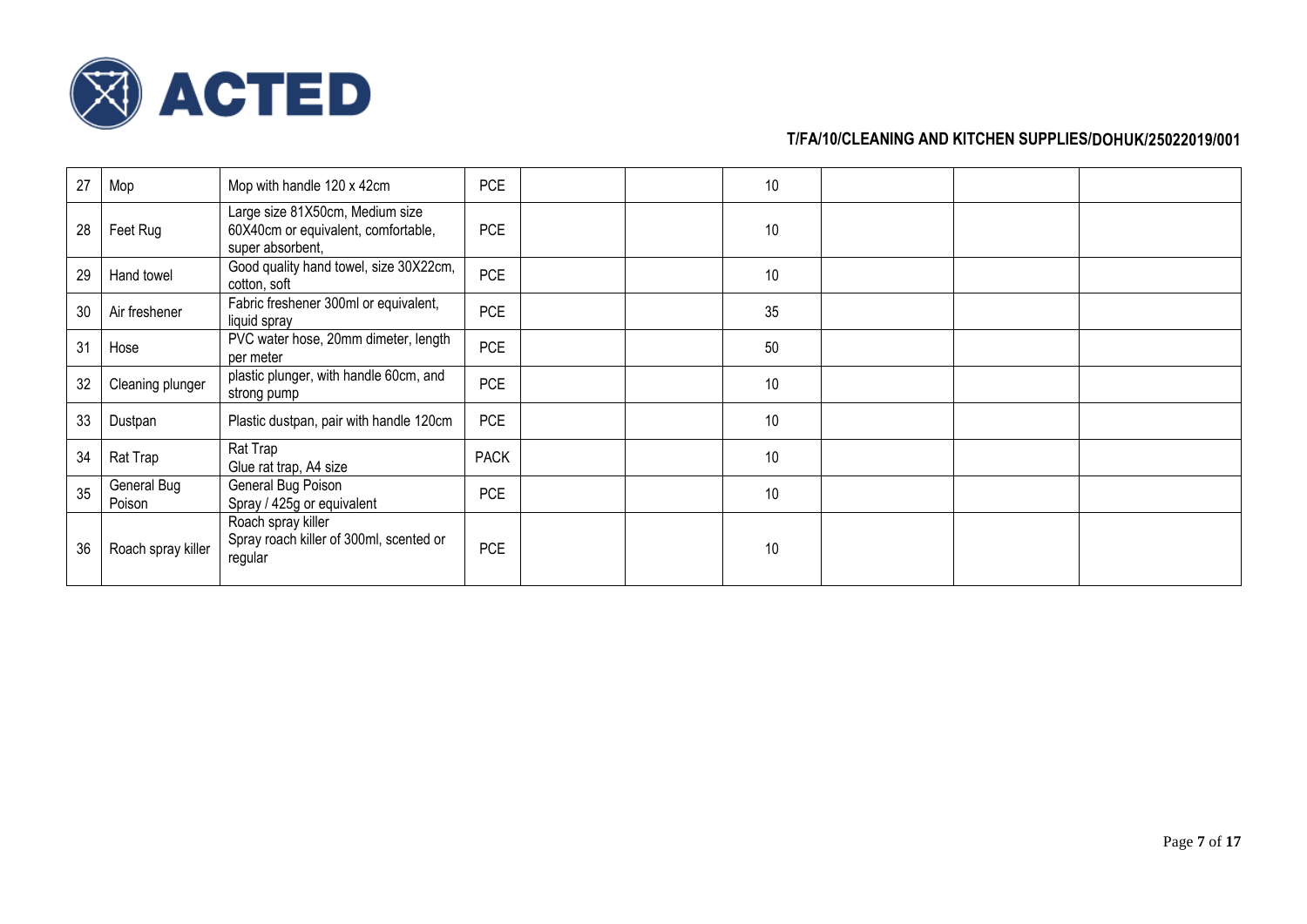

#### **DELIVERY CHARGES:**

INCLUDED IN PRICES IN THE TABLE ABOVE

# **BIDDER'S COMMENTS/REMARKS:**



# **BIDDER'S TERMS AND CONDITIONS:**

- 1. Validity of the offer:  $(Recommended 6 months)$
- 2. Terms of delivery: \_\_\_\_\_\_\_\_\_\_\_\_\_\_\_\_\_\_\_\_\_\_\_
- 3. Terms of payment: on monthly bases. 100% after completing the service by cheque or bank transfer

Name of Bidder's Authorized Representative:

Authorized signature and stamp:

Date: \_\_\_\_\_\_\_\_\_\_\_\_\_\_\_\_\_\_\_\_\_\_\_\_

# **End of lot 1**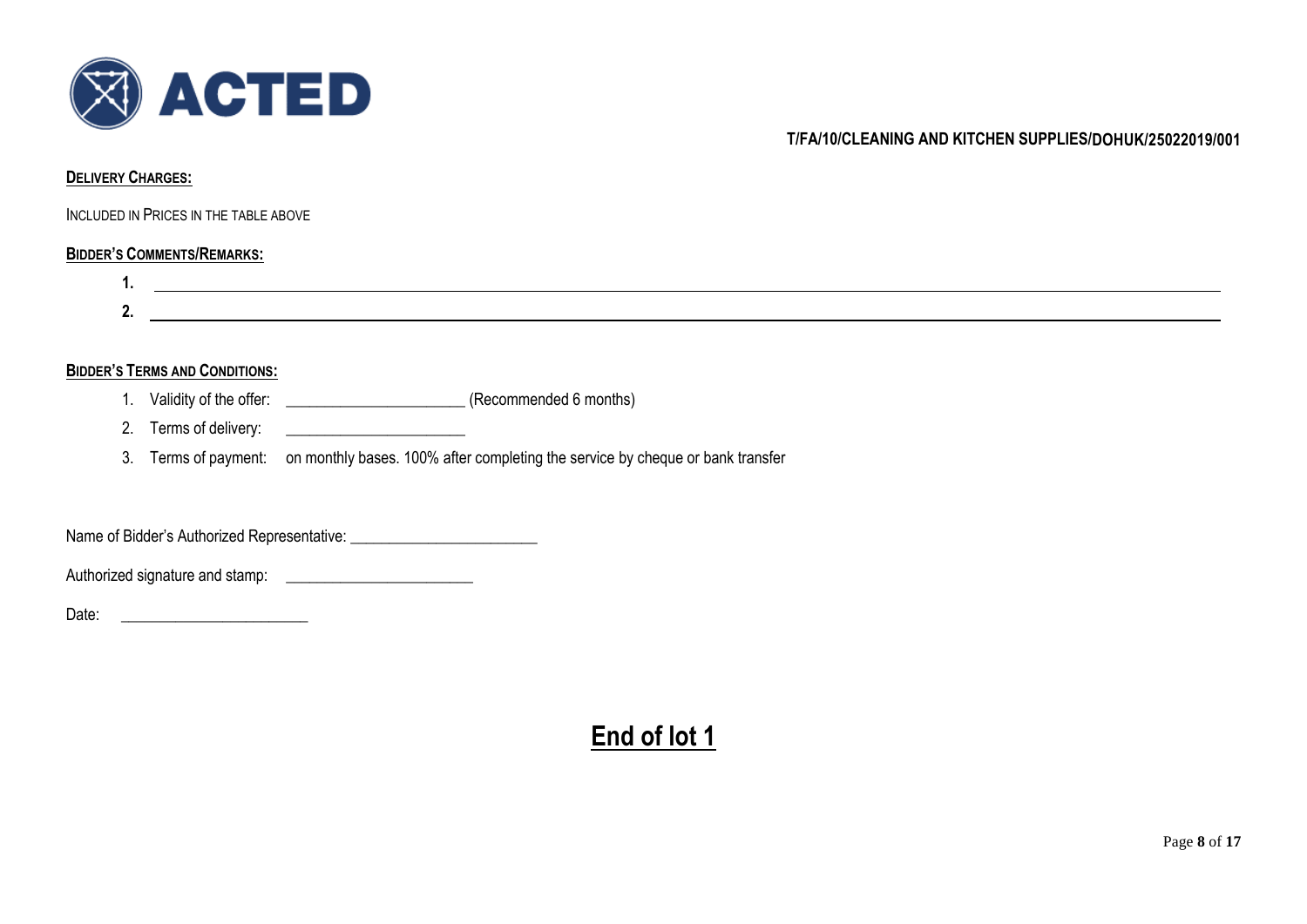

# **LOT 2- CONSUMABLE KITCHEN SUPPLIES AND TOOLS - DOHUK:**

| <b>No</b>      | Items                        | Specification                                                                                | Unit        | Price/unit USD<br>(DDP DOHUK) | Price/unit IQD<br>(DDP DOHUK) | Estimated<br>quantity per<br>month | Price for estimated<br>quantity USD (DDP<br>DOHUK) | Price for estimated<br>quantity IQD (DDP<br>DOHUK) | Supplier specification if<br>different |
|----------------|------------------------------|----------------------------------------------------------------------------------------------|-------------|-------------------------------|-------------------------------|------------------------------------|----------------------------------------------------|----------------------------------------------------|----------------------------------------|
|                | Sugar                        | (Regular) White Granulated Sugar -<br>1kg                                                    | KG          |                               |                               | 50                                 |                                                    |                                                    |                                        |
| $\overline{2}$ | Grounded coffee              | Preferred brand: Hamwi without<br>cinnamon 200g or equivalent                                | KG          |                               |                               | 8                                  |                                                    |                                                    |                                        |
| 3              | Instant coffee               | Preferred brand: Nescafe Nestle Gold<br>or equivalent quality                                | KG          |                               |                               | 8                                  |                                                    |                                                    |                                        |
| 4              | Tea                          | Preferred brands: Mahmood or<br>equivalent quality- 450 g                                    | KG          |                               |                               | 15                                 |                                                    |                                                    |                                        |
| 5              | Tea bag                      | Preferred brands: Ahmed or equivalent<br>quality                                             | <b>PACK</b> |                               |                               | 40                                 |                                                    |                                                    |                                        |
| 6              | Instant coffee<br>$3$ in $1$ | 3 in 1 coffee of 20g x 24 sticks<br>Preferred brand: Nescafe Nestle or<br>equivalent quality | <b>PACK</b> |                               |                               | 20                                 |                                                    |                                                    |                                        |
| $\overline{7}$ | Water                        | Water bottle (20L) for water dispenser<br>Mineral sealed water                               | <b>PCE</b>  |                               |                               | 80                                 |                                                    |                                                    |                                        |
| 8              | Disposable carton<br>cups    | Carton cup of 120ml capacity or<br>equivalent size                                           | <b>PACK</b> |                               |                               | 40                                 |                                                    |                                                    |                                        |
| 9              | Powder milk                  | Bag or can of 1kg or equivalent                                                              | KG          |                               |                               | 15                                 |                                                    |                                                    |                                        |
| 10             | Tea Spoon                    | Disposable plastic tea spoon                                                                 | <b>PACK</b> |                               |                               | 40                                 |                                                    |                                                    |                                        |
| 11             | <b>Butter cookies</b>        | Regular or with flavors                                                                      | <b>PACK</b> |                               |                               | 5                                  |                                                    |                                                    |                                        |
| 12             | Whole meal<br>biscuit        | Regular or with flavors                                                                      | <b>PACK</b> |                               |                               | 5                                  |                                                    |                                                    |                                        |
| 13             | Salt Crackers                | Regular or with flavors                                                                      | <b>PCE</b>  |                               |                               | 5                                  |                                                    |                                                    |                                        |
| 14             | Tuna Can                     | Tuna can of 160g weight or equivalent<br>(In water or Oil)                                   | <b>PCE</b>  |                               |                               | 8                                  |                                                    |                                                    |                                        |
| 15             | Green peas                   | Can of 400g or equivalent                                                                    | <b>PCE</b>  |                               |                               | 8                                  |                                                    |                                                    |                                        |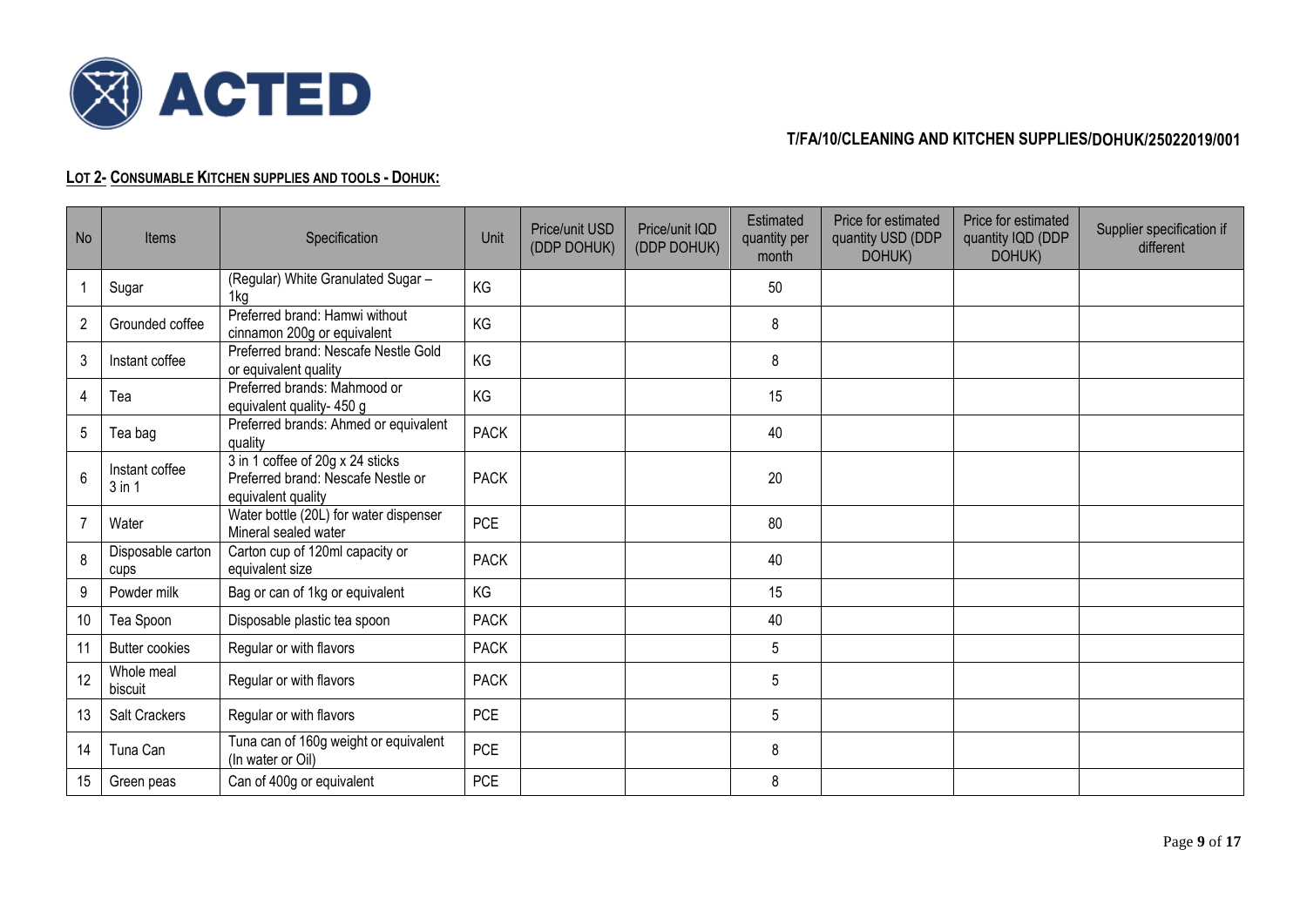

| 16 | White beans                                   | White beans (Canned)<br>Can of 400g or equivalent              | <b>PCE</b> |  | 8    |  |  |
|----|-----------------------------------------------|----------------------------------------------------------------|------------|--|------|--|--|
| 17 | Pasta (spaghetti)                             | Regular Pasta, bag of 500g                                     | <b>PCE</b> |  | 8    |  |  |
| 18 | Ketchup                                       | Glass or Plastic bottle of 300g or<br>equivalent (Regular)     | <b>PCE</b> |  | 8    |  |  |
| 19 | Mayonnaise                                    | Glass or Plastic bottle 0f 500ml or<br>equivalent (Regular)    | <b>PCE</b> |  | 8    |  |  |
| 20 | Sunflower Oil                                 | Cooking sunflower oil in Plastic bottle of<br>1L               | <b>PCE</b> |  | 10   |  |  |
| 21 | Rice                                          | White rice (Regular)                                           | KG         |  | 50   |  |  |
| 22 | Beans                                         | Raw Kidney Beans, white beans, bag of<br>1kg or equivalent     | <b>KG</b>  |  | 20   |  |  |
| 23 | Lentils                                       | Raw Red Lentils, bag of 1kg or<br>equivalent                   | <b>KG</b>  |  | 15   |  |  |
| 24 | Salt                                          | Regular white salt, bag of 1kg or<br>equivalent                | KG         |  | 20   |  |  |
| 25 | Chickpeas                                     | Bag of 1kg or equivalent                                       | KG         |  | $10$ |  |  |
| 26 | <b>Tomato Paste</b>                           | Can or Glass jar of 830g or equivalent                         | KG         |  | 8    |  |  |
| 27 | Mushroom                                      | Can or glass jar of 400g or equivalent                         | KG         |  | 10   |  |  |
| 28 | Spice - Assorted                              | Packet or plastic jar of 50g or equivalent                     | <b>PCE</b> |  | $10$ |  |  |
| 29 | Vinegar                                       | Glass or plastic bottle, regular<br>1L or equivalent           | L          |  | 8    |  |  |
| 30 | Oats                                          | White Oats/ Bag or can/ 500g or<br>equivalent                  | <b>PCE</b> |  | 8    |  |  |
| 31 | Almonds/cashew/<br>Roosted<br>almonds/cashews | Roasted Almonds/Cashews in can or<br>bag of 400g or equivalent | KG         |  | 8    |  |  |
| 32 | Candles                                       | Medium size candles (15cm long or<br>equivalent)               | <b>PCE</b> |  | 16   |  |  |
| 33 | Drinking water                                | Mineral sealed water                                           | <b>PCE</b> |  | 32   |  |  |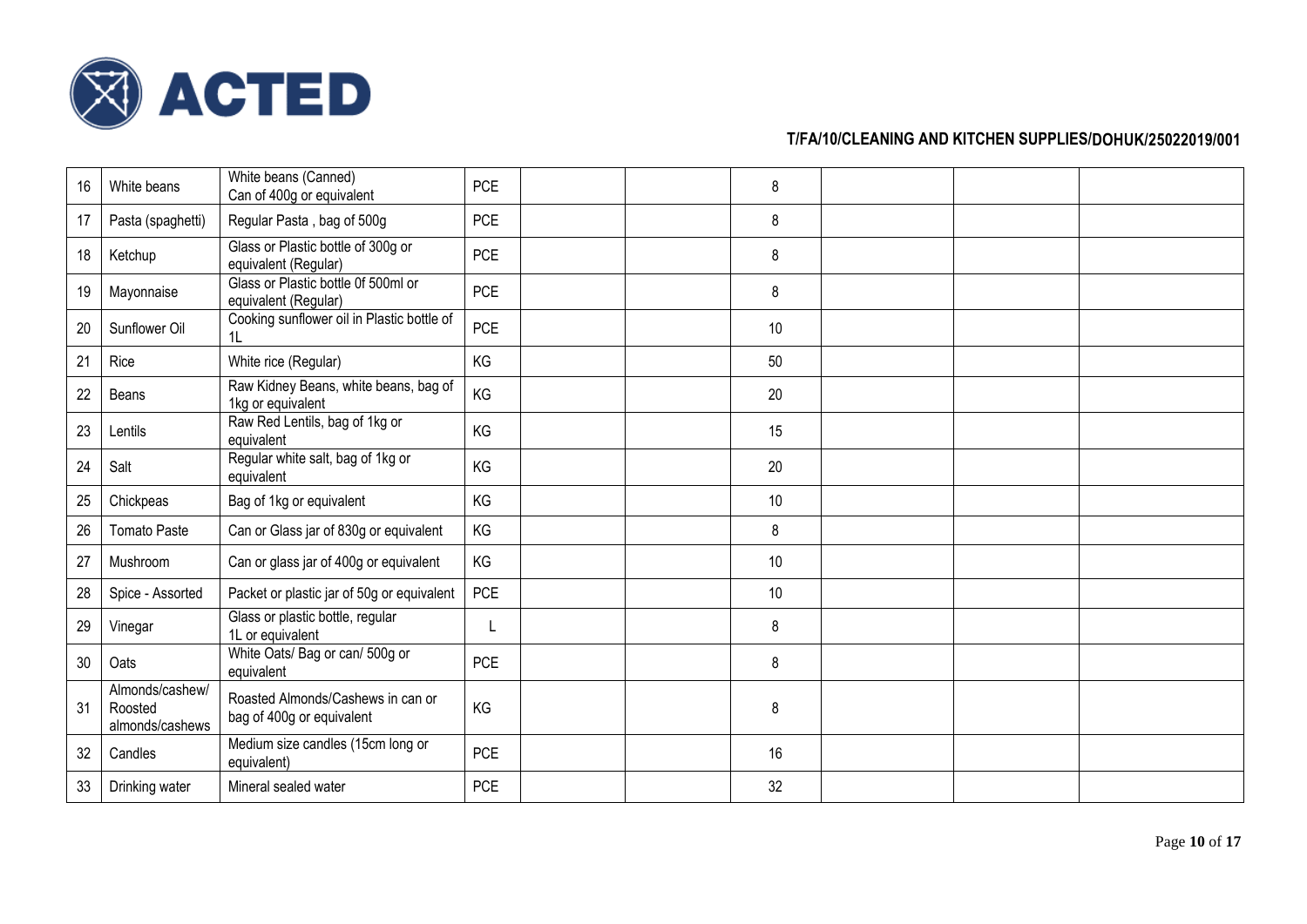

| 34 | Powder juice               | Bottle or plastic jar/ 750g or equivalent                                                    | <b>PCE</b>  | 8  |  |  |
|----|----------------------------|----------------------------------------------------------------------------------------------|-------------|----|--|--|
| 35 | Assorted soda              | Can of 330ml                                                                                 | <b>PCE</b>  | 8  |  |  |
| 36 | Assorted Juice             | Glass or plastic bottle of 1L or<br>equivalent                                               | <b>PCE</b>  | 8  |  |  |
| 37 | Assorted juice             | Can of 330ml                                                                                 | <b>PCE</b>  | 8  |  |  |
| 38 | Disposable<br>Plastic cups | Plastic cup of 150ml capacity or<br>equivalent size                                          | <b>PACK</b> | 40 |  |  |
| 39 | Fruit                      | One or different type of fruit                                                               | <b>PCE</b>  | 8  |  |  |
| 40 | Mug                        | Porcelain mug, capacity of 350ml or<br>equivalent                                            | <b>PCE</b>  | 24 |  |  |
| 41 | Glass cups                 | Glass cups (Transparent), capacity of<br>200ml or equivalent                                 | <b>PCE</b>  | 24 |  |  |
| 42 | Plates                     | Porcelain plate of 9 inch diameter or<br>equivalent                                          | <b>PCE</b>  | 24 |  |  |
| 43 | Spoon                      | Spoon (Steel)<br>Meal size steel spoon                                                       | <b>PACK</b> | 12 |  |  |
| 44 | Knife                      | Knife (Steel)<br>Meal size steel knife                                                       | <b>PACK</b> | 12 |  |  |
| 45 | Fork                       | Fork (Steel)<br>Meal size steel fork                                                         | <b>PACK</b> | 12 |  |  |
| 46 | Electric Kettle            | Stainless steel electric kettle capacity of<br>2L or equivalent<br>220V/ British socket type | <b>PCE</b>  | 8  |  |  |
| 47 | Saucepan                   | Stainless steel saucepan (8 inch<br>diameter, capacity of 2L or equivalent)                  | <b>PCE</b>  | 8  |  |  |
| 48 | Frying pan                 | Stainless steel frying pan (10 inch<br>diameter or equivalent)                               | <b>PCE</b>  | 8  |  |  |
| 49 | Food cover                 | Food cover nylon<br>30cm x 300m                                                              | <b>PCE</b>  | 16 |  |  |
| 50 | Cover aluminum             | Food cover aluminum (Tinfoil)<br>30cm x 300m                                                 | <b>PCE</b>  | 20 |  |  |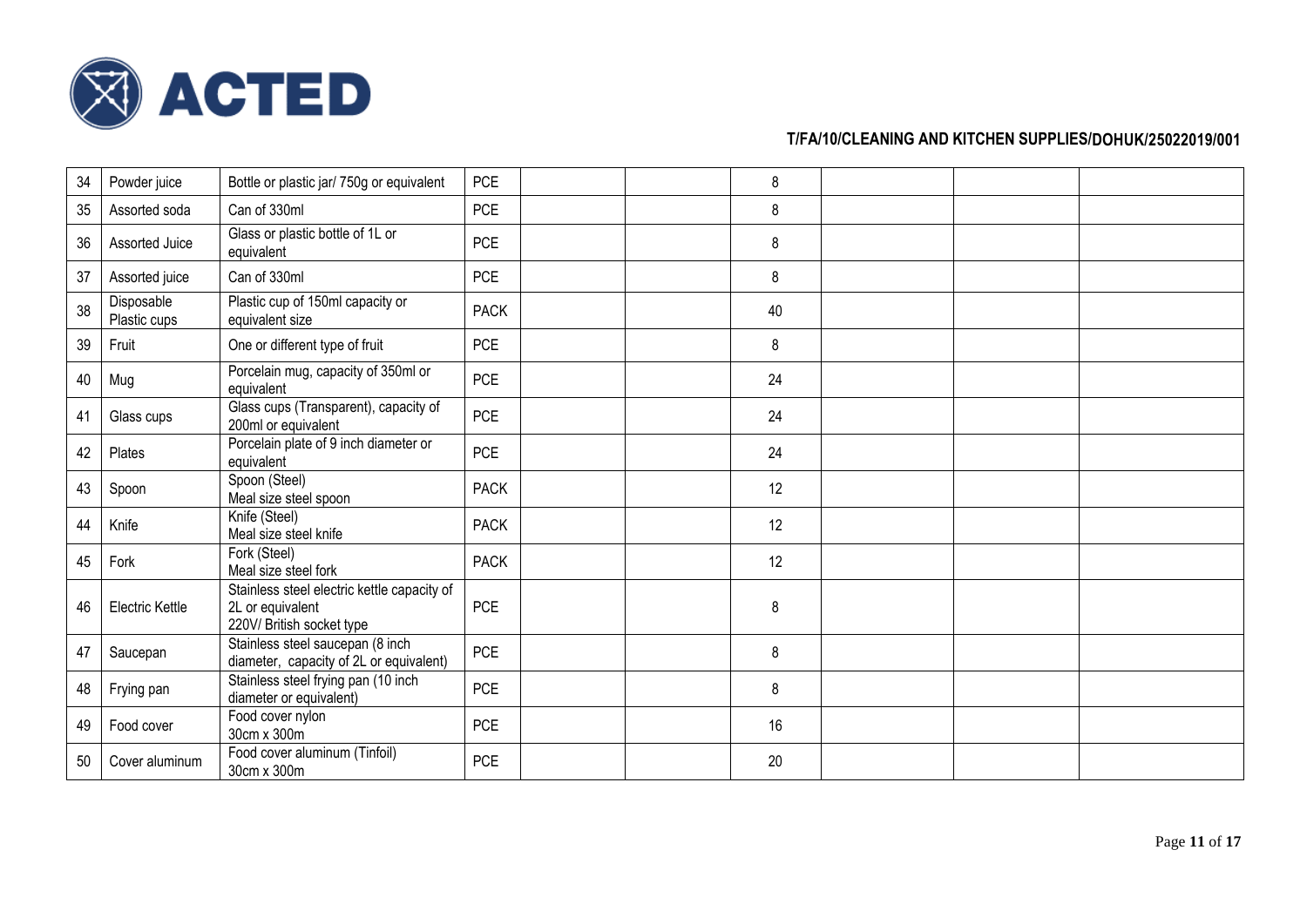

| 51 | Meal size fork  | Meal size fork (plastic)<br>Disposable plastic fork, meal size                               | <b>PCE</b> | 12 |  |  |
|----|-----------------|----------------------------------------------------------------------------------------------|------------|----|--|--|
| 52 | Meal size knife | Meal size knife (plastic)<br>Disposable plastic knife, meal size                             | <b>PCE</b> | 12 |  |  |
| 53 | Plastic plate   | Disposable Plastic plate<br>Preferred size: 7 inch round plastic plate<br>or equivalent size | <b>PCE</b> | 40 |  |  |
| 54 | Jerry can       | Heavy duty for emergency usage to be<br>filled by Kerosene                                   | <b>PCE</b> | 16 |  |  |
| 55 | Plastic Box     | Big size 100L, Plastic transparent box<br>with Lid to store HDDP Plastic                     | <b>PCE</b> | 16 |  |  |
| 56 | Cartoon bag     | Cartoon bag for shopping medium size                                                         | <b>PCE</b> | 24 |  |  |

# **DELIVERY CHARGES:** INCLUDED IN PRICES IN THE TABLE ABOVE

#### **BIDDER'S COMMENTS/REMARKS:**

**1.**

**2.**

# **BIDDER'S TERMS AND CONDITIONS:**

- 1. Validity of the offer: \_\_\_\_\_\_\_\_\_\_\_\_\_\_\_\_\_\_\_\_\_\_\_\_\_\_(Recommended 6 months)
- 2. Terms of delivery:
- 
- 3. Terms of payment: on monthly bases. 100% after completing the service by cheque or bank transfer

Name of Bidder's Authorized Representative: \_\_\_\_\_\_\_\_\_\_\_\_\_\_\_\_\_\_\_\_\_\_\_\_

Authorized signature and stamp: \_\_\_\_\_\_\_\_\_\_\_\_\_\_\_\_\_\_\_\_\_\_\_\_

Date: \_\_\_\_\_\_\_\_\_\_\_\_\_\_\_\_\_\_\_\_\_\_\_\_

# **End of lot 2**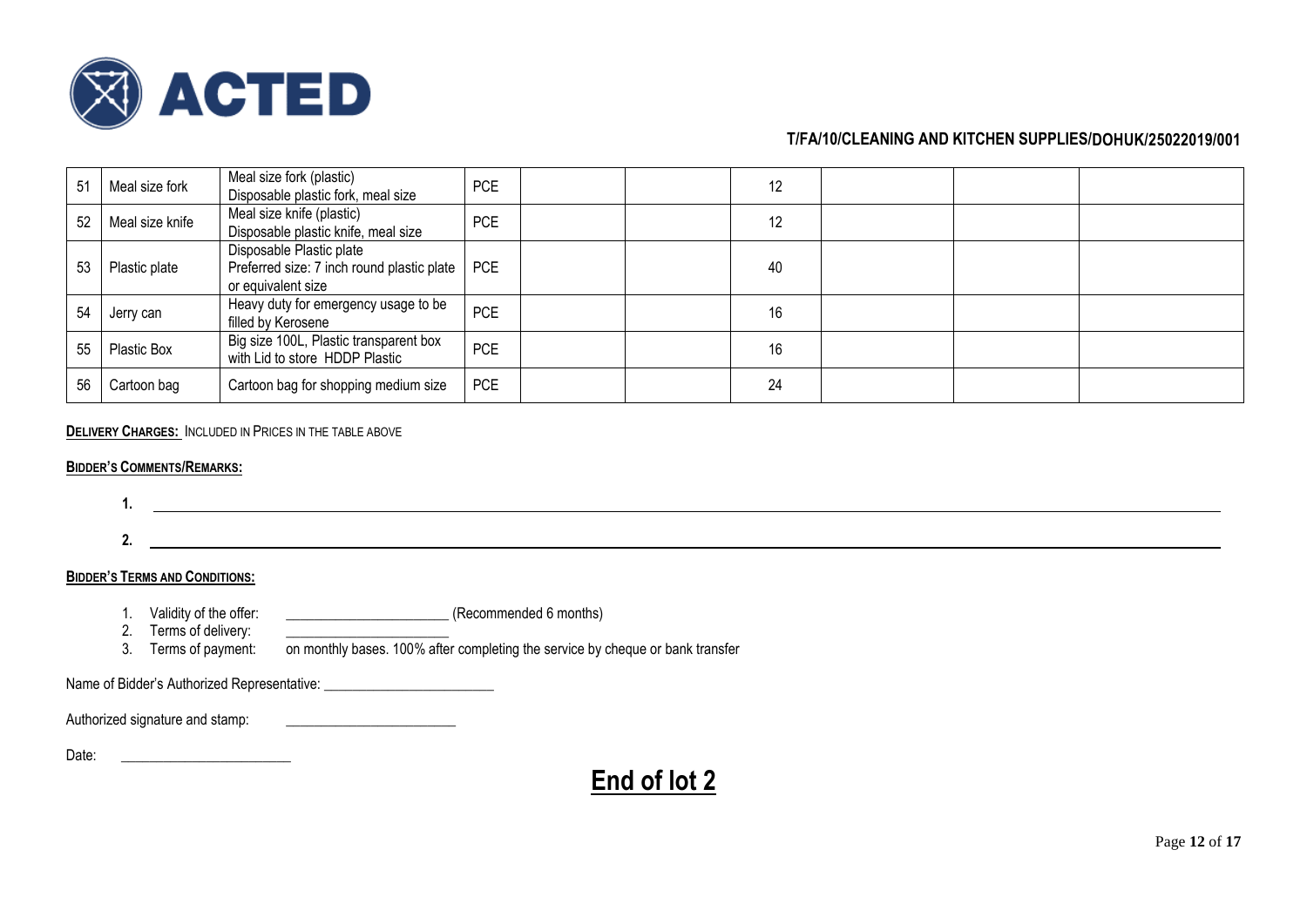

# **BIDDER'S ETHICAL DECLARATION - ACTED Iraq**

Date:

Tender N°: **T/FA/10/CLEANING AND KITCHEN SUPPLIES/DOHUK/25022019/001**

Bidder's name:

Bidder's address:

# **CODE OF CONDUCT:**

## **1. Labour Standards**

The labour standards in this code are based on the conventions of the International Labour Organisation (ILO).

• *Employment is freely chosen*

There is no forced, bonded or involuntary prison labour. Workers are not required to lodge `deposits' or their identity papers with the employer and are free to leave their employer after reasonable notice.

• *Freedom of association and the right to collective bargaining are respected*

Workers, without distinction, have the right to join or form trade unions of their own choosing and to bargain collectively. The employer adopts an open attitude towards the legitimate activities of trade unions. Workers representatives are not discriminated against and have access to carry out their representative functions in the workplace. Where the right to freedom of association and collective bargaining is restricted under law, the employer facilitates, and does not hinder, the development of parallel means for independent and free association and bargaining.

• *Working conditions are safe and hygienic*

A safe and hygienic working environment shall be provided, bearing in mind the prevailing knowledge of the industry and of any specific hazards. Adequate steps shall be taken to prevent accidents and injury to health arising out of, associated with, or occurring in the course of work, by minimising, so far as is reasonably practicable, the causes of hazards inherent in the working environment. Workers shall receive regular and recorded health and safety training, and such training shall be repeated for new or reassigned workers. Access to clean toilet facilities and potable water and, if appropriate, sanitary facilities for food storage shall be provided. Accommodation, where provided, shall be clean, safe, and meet the basic needs of the workers. The company observing the standards shall assign responsibility for health and safety to a senior management representative.

• *Child Labour shall not be used*

There shall be no new recruitment of child labour. Companies shall develop or participate in and contribute to policies and programmes, which provide for the transition of any child found to be performing child labour to enable her/him to attend and remain in quality education until no longer a child. Children and young people under 18 years of age shall not be employed at night or in hazardous conditions. These policies and procedures shall conform to the provisions of the relevant International Labour Organisation (ILO) standards.

• *Living wages are paid*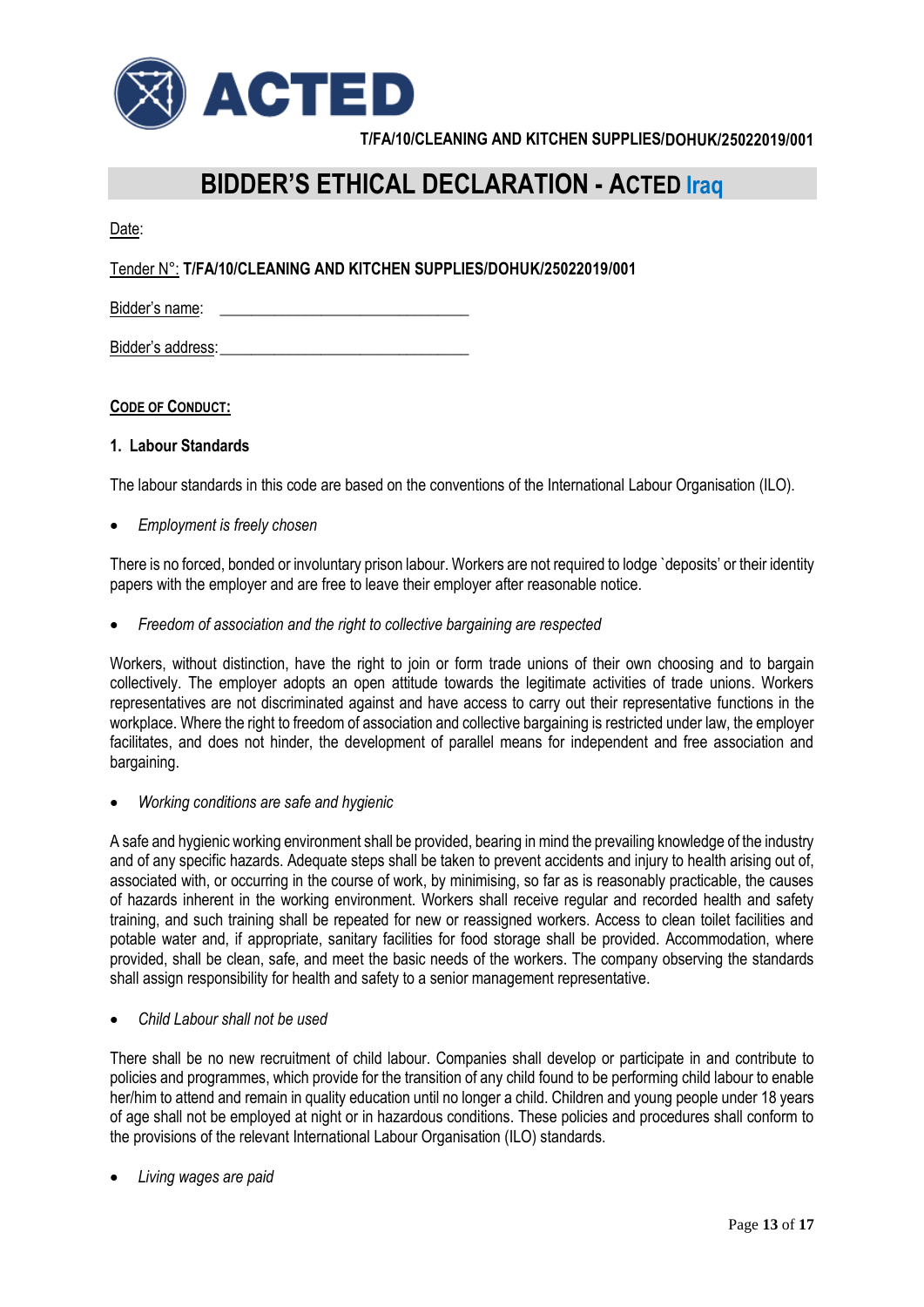

Wages and benefits paid for a standard working week meet, at a minimum, national legal standards or industry benchmarks. In any event wages should always be high enough to meet basic needs and to provide some discretionary income. All workers shall be provided with written and understandable information about their employment conditions in respect to wages before they enter employment, and about the particulars of their wages for the pay period concerned each time that they are paid. Deductions from wages as a disciplinary measure shall not be permitted nor shall any deductions from wages not provided for by national law be permitted without the express and informed permission of the worker concerned. All disciplinary measures should be recorded.

#### • *Working hours are not excessive*

Working hours comply with national laws and benchmark industry standards, whichever affords greater protection. In any event, workers shall not on a regular basis be required to work in excess of the local legal working hours. Overtime shall be voluntary, shall not exceed local legal limits, shall not be demanded on a regular basis and shall always be compensated at a premium rate.

## • *No discrimination is practised*

There is no discrimination in hiring, compensation, access to training, promotion, termination or retirement based on race, caste, national origin, religion, age, disability, gender, marital status, sexual orientation, union membership or political affiliation.

## • *Regular employment is provided*

To every extent possible work performed must be on the basis of a recognised employment relationship established through national law and practice. Obligations to employees under labour or social security laws and regulations arising from the regular employment relationship shall not be avoided through the use of labour-only contracting, sub-contracting or home-working arrangements, or through apprenticeship schemes where there is no real intent to impart skills or provide regular employment, nor shall any such obligations be avoided through the excessive use of fixed-term contracts of employment.

• *No harsh or inhumane treatment is allowed*

Physical abuse or discipline, the threat of physical abuse, sexual or other harassment and verbal abuse or other forms of intimidation shall be prohibited.

## **B. Environmental Standards**

Suppliers should as a minimum comply with all statutory and other legal requirements relating to the environmental impacts of their business. Detailed performance standards are a matter for suppliers, but should address at least the following:

• *Waste Management*

Waste is minimised and items recycled whenever this is practicable. Effective controls of waste in respect of ground, air, and water pollution are adopted. In the case of hazardous materials, emergency response plans are in place.

• *Packaging and Paper*

Undue and unnecessary use of materials is avoided, and recycled materials used whenever appropriate.

• *Conservation*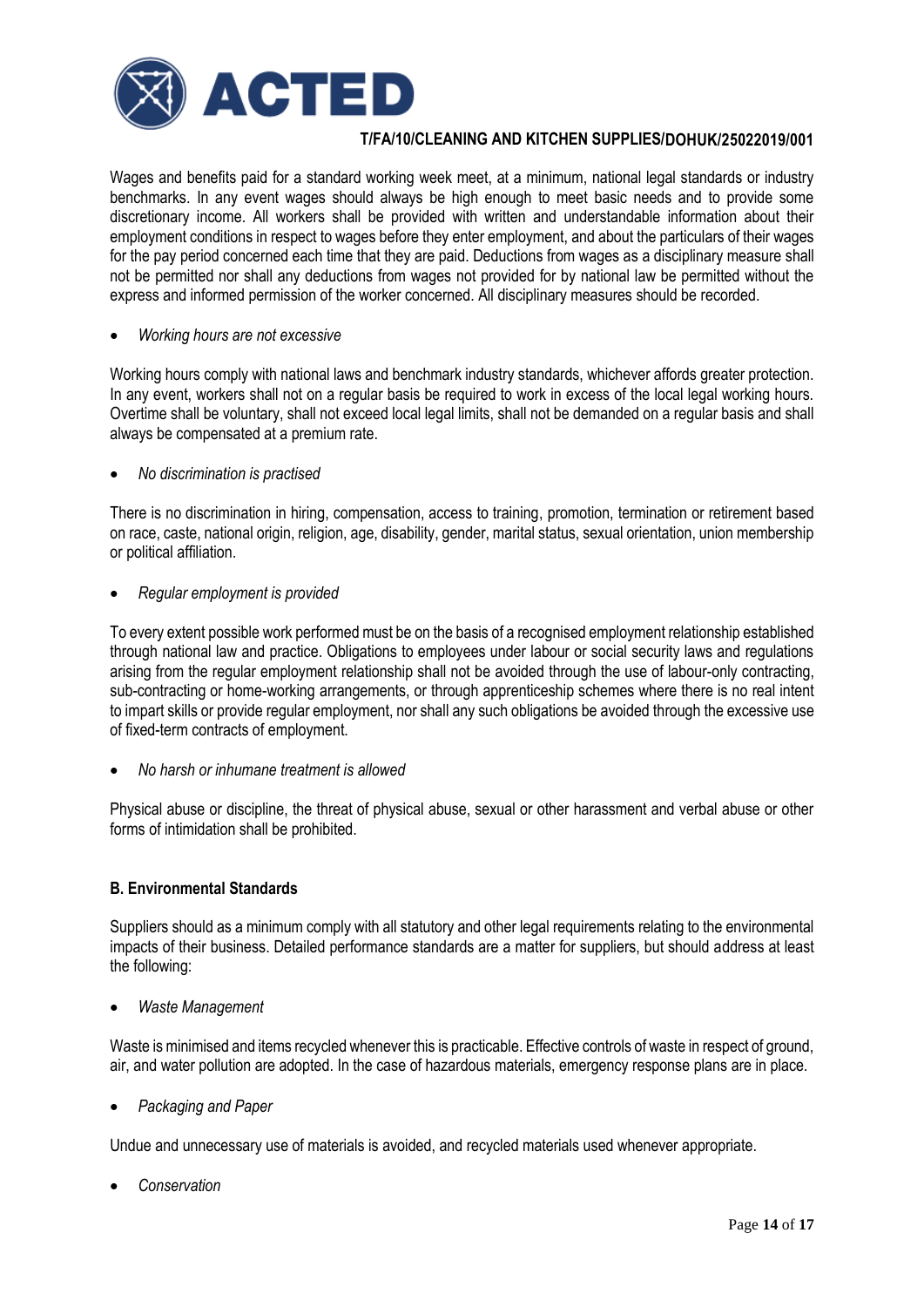

Processes and activities are monitored and modified as necessary to ensure that conservation of scarce resources, including water, flora and fauna and productive land in certain situations.

• *Energy Use* 

All production and delivery processes, including the use of heating, ventilation, lighting, IT systems and transportation, are based on the need to maximise efficient energy use and to minimise harmful emissions.

• *Safety precautions for transport and cargo handling*

All transport and cargo handling processes are based on the need to maximise safety precautions and to minimise potential injuries to ACTED beneficiaries and staff as well as the suppliers' employees or those of its subcontractors.

#### **C. Business Behaviour**

The conduct of the supplier should not violate the basic rights of ACTED's beneficiaries.

The supplier should not be engaged

1. in the manufacture of arms

2. in the sale of arms to governments which systematically violate the human rights of their citizens; or where there is internal armed conflict or major tensions; or where the sale of arms may jeopardise regional peace and security.

#### **D. ACTED procurement rules and regulations**

Suppliers should comply with ACTED procurement rules and regulations outlines in ACTED Logistics Manual Version 1.2. or above. In particular, ACTED's procurement policy set out in Section 2.1 and 2.4. (Contract awarding). By doing so, Suppliers acknowledge that they do not find themselves in any of the situations of exclusion as referred to under section 2.4.2

## **Operating Principles**

The implementation of the Code of Conduct will be a shared responsibility between ACTED and its suppliers, informed by a number of operating principles, which will be reviewed from time to time.

#### ACTED will:

1. Assign responsibility for ensuring compliance with the Code of Conduct to a senior manager.

2. Communicate its commitment to the Code of Conduct to employees, supporters and donors, as well as to all suppliers of goods and services.

3. Make appropriate human and financial resources available to meet its stated commitments, including training and guidelines for relevant personnel.

4. Provide guidance and reasonable non-financial support to suppliers who genuinely seek to promote and implement the Code standards in their own business and in the relevant supply chains, within available resources.

5. Adopt appropriate methods and systems for monitoring and verifying the achievement of the standards.

6. Seek to maximise the beneficial effect of the resources available, e.g. by collaborating with other NGOs, and by prioritising the most likely locations of non-compliance.

## ACTED expects suppliers to:

1. Accept responsibility for labour and environmental conditions under which products are made and services provided. This includes all work contracted or sub-contracted and that conducted by home or other out-workers.

2. Assign responsibility for implementing the Code of Conduct to a senior manager.

3. Make a written Statement of Intent regarding the company's policy in relation to the Code of Conduct and how it will be implemented, and communicate this to staff and suppliers as well as to ACTED.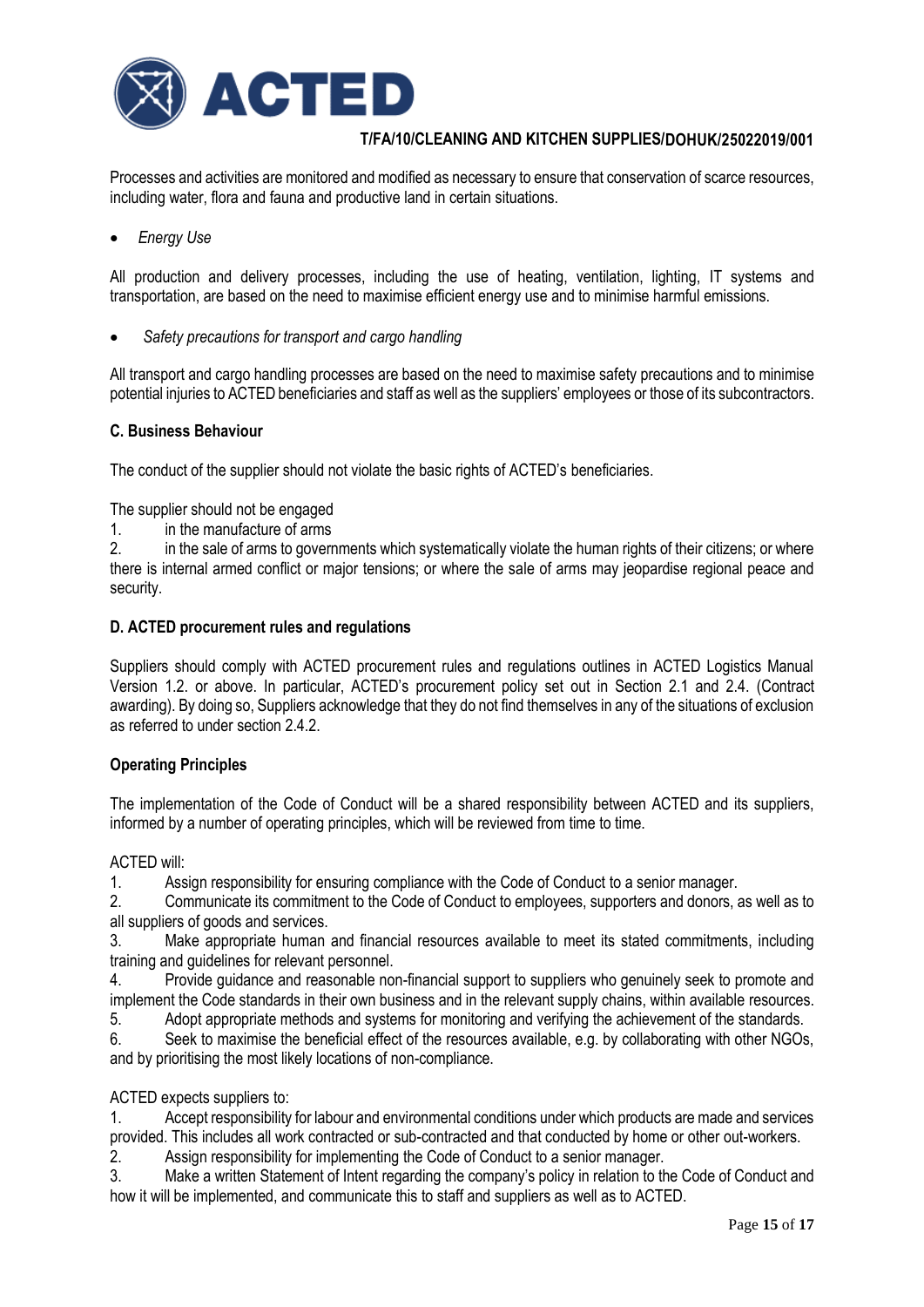

Both parties will

1. Require the immediate cessation of serious breaches of the Code and, where these persist, terminate the business relationship.

- 2. Seek to ensure all employees are aware of their rights and involved in the decisions which affect them.
- 3. Avoid discriminating against enterprises in developing countries.

4. Recognise official regulation and inspection of workplace standards, and the interests of legitimate trades unions and other representative organisations.

5. Seek arbitration in the case of unresolved disputes.

# **Qualifications to the Policy Statement**

The humanitarian imperative is paramount. Where speed of deployment is essential in saving lives, ACTED will purchase necessary goods and services from the most appropriate available source.

ACTED can accept neither uncontrolled cost increases nor drops in quality. It accepts appropriate internal costs but will work with suppliers to achieve required ethical standards as far as possible at no increase in cost or decrease in quality.

I undersigned \_\_\_\_\_\_\_\_\_\_\_\_\_\_\_\_\_\_\_\_\_\_\_\_\_\_\_\_\_\_\_\_\_\_\_\_\_, agree to adopt the above Code of Conduct and to commit to comply with the labour and environmental standards specified, both in my own company and those of my suppliers.

Name & Position of Bidder's authorized representative

Authorized signature